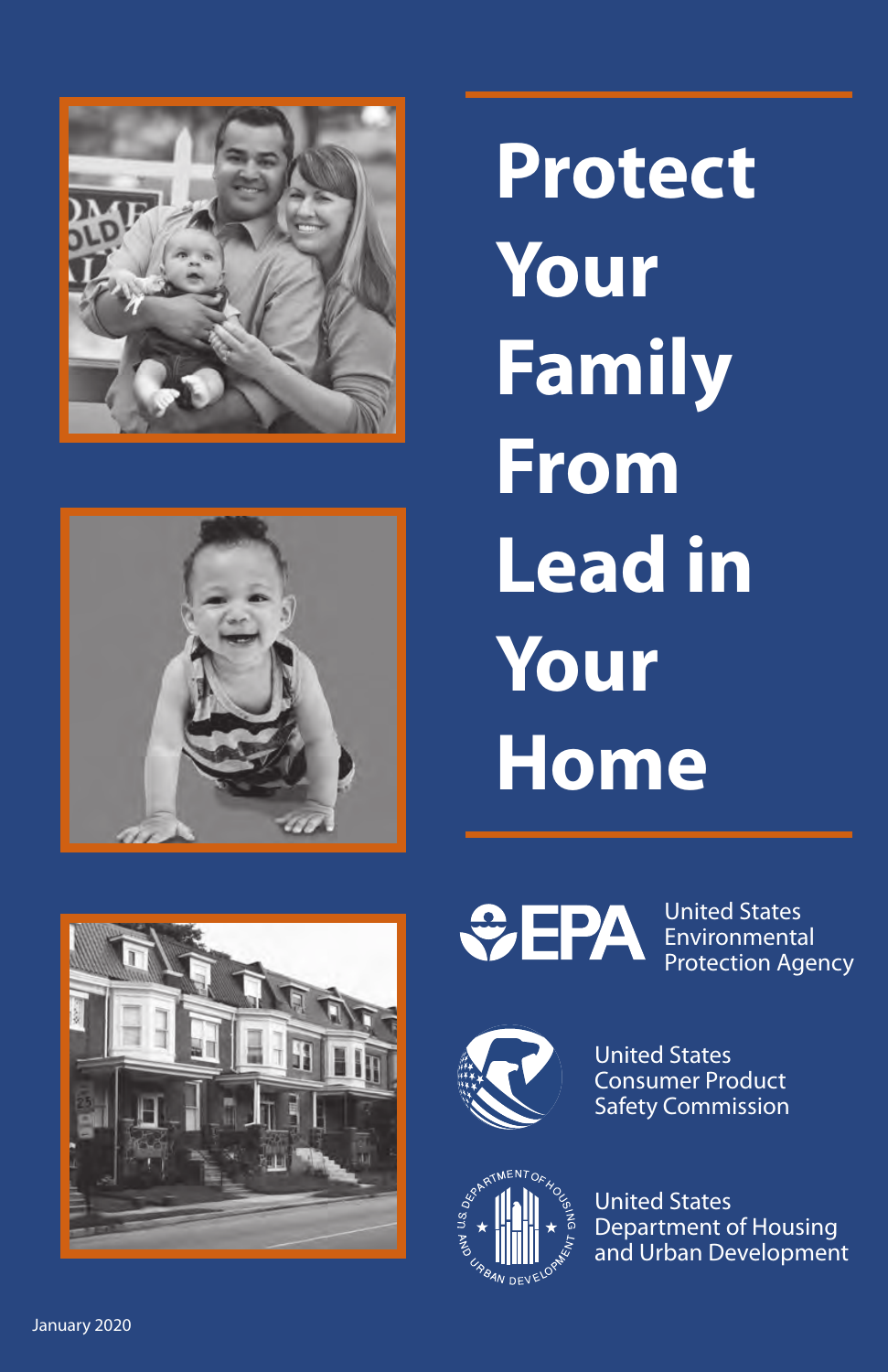### **Are You Planning to Buy or Rent a Home Built Before 1978?**

Did you know that many homes built before 1978 have **lead-based paint**? Lead from paint, chips, and dust can pose serious health hazards.

#### **Read this entire brochure to learn:**

- How lead gets into the body
- How lead affects health
- What you can do to protect your family
- Where to go for more information

#### **Before renting or buying a pre-1978 home or apartment, federal law requires:**

- Sellers must disclose known information on lead-based paint or leadbased paint hazards before selling a house.
- Real estate sales contracts must include a specifc warning statement about lead-based paint. Buyers have up to 10 days to check for lead.
- Landlords must disclose known information on lead-based paint or lead-based paint hazards before leases take effect. Leases must include a specifc warning statement about lead-based paint.

#### **If undertaking renovations, repairs, or painting (RRP) projects in your pre-1978 home or apartment:**

• Read EPA's pamphlet, *The Lead-Safe Certifed Guide to Renovate Right,*  to learn about the lead-safe work practices that contractors are required to follow when working in your home (see page 12).

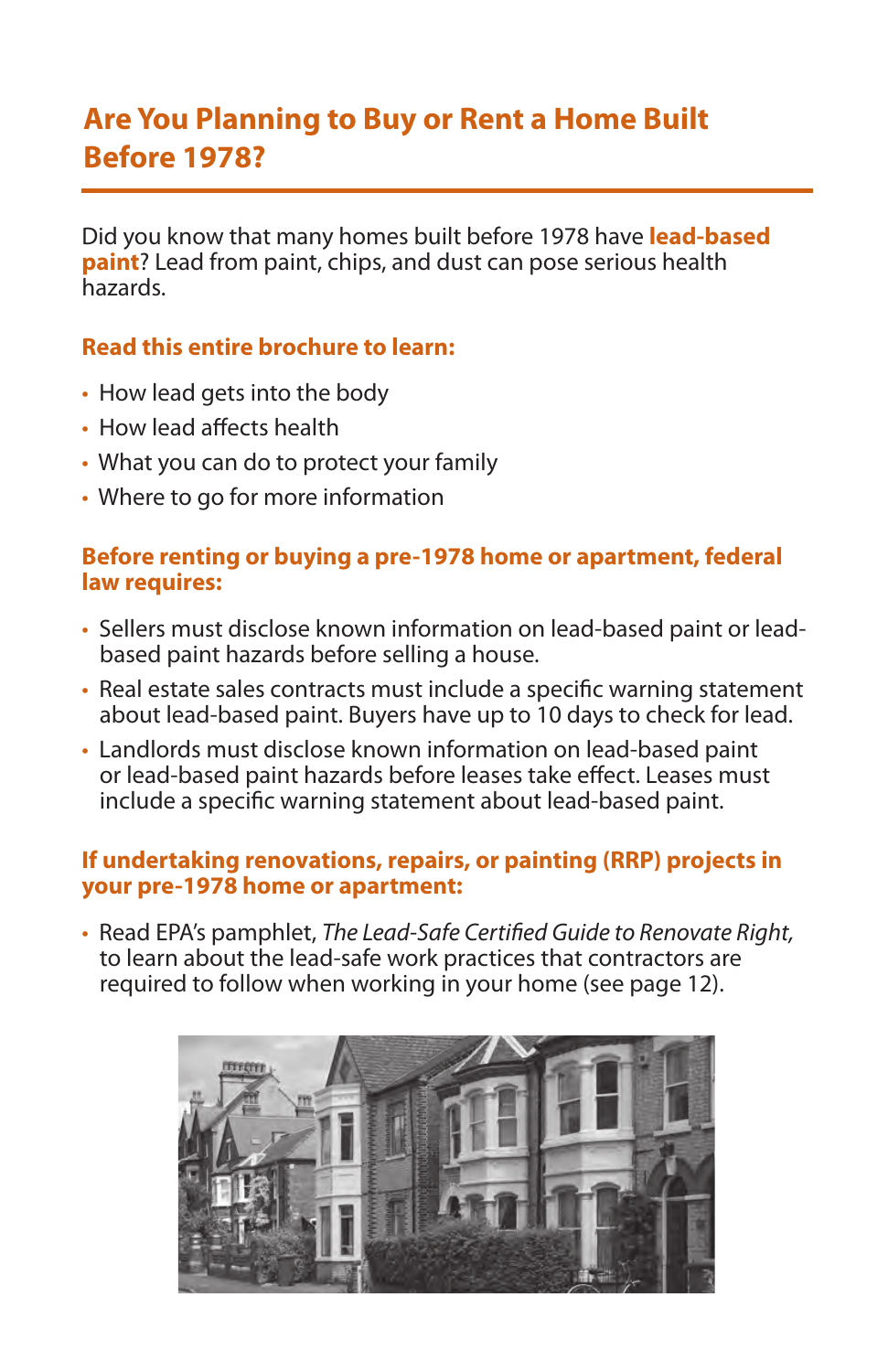# **Simple Steps to Protect Your Family from Lead Hazards**

### **If you think your home has lead-based paint:**

- Don't try to remove lead-based paint yourself.
- Always keep painted surfaces in good condition to minimize deterioration.
- Get your home checked for lead hazards. Find a certifed inspector or risk assessor at [epa.gov/lead.](http://epa.gov/lead)
- Talk to your landlord about fxing surfaces with peeling or chipping paint.
- Regularly clean foors, window sills, and other surfaces.
- Take precautions to avoid exposure to lead dust when remodeling.
- When renovating, repairing, or painting, hire only EPA- or stateapproved Lead-Safe certifed renovation frms.
- Before buying, renting, or renovating your home, have it checked for lead-based paint.
- Consult your health care provider about testing your children for lead. Your pediatrician can check for lead with a simple blood test.
- Wash children's hands, bottles, pacifers, and toys often.
- Make sure children eat healthy, low-fat foods high in iron, calcium, and vitamin C.
- Remove shoes or wipe soil off shoes before entering your house.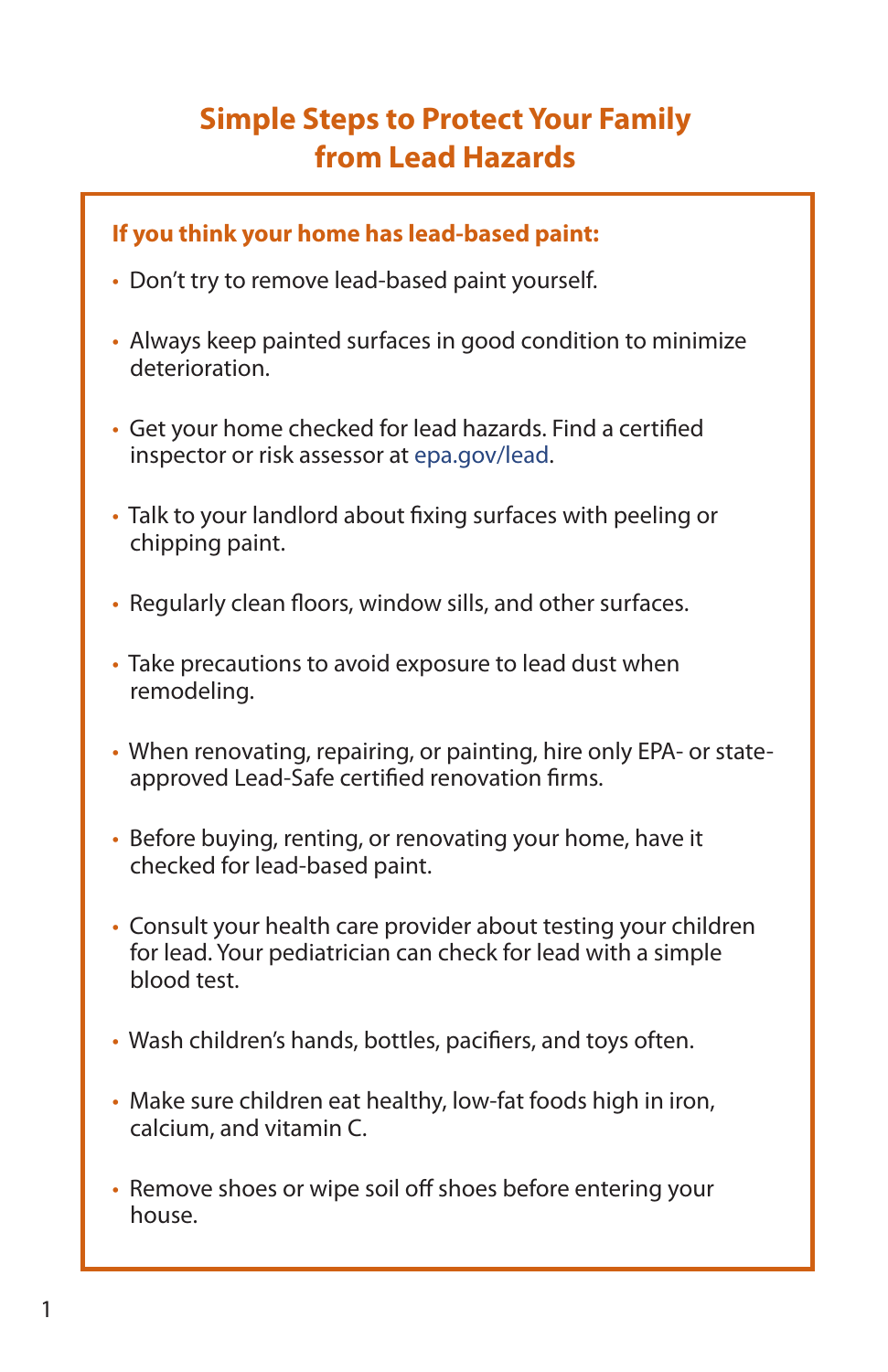# **Lead Gets into the Body in Many Ways**

#### **Adults and children can get lead into their bodies if they:**

- Breathe in lead dust (especially during activities such as renovations, repairs, or painting that disturb painted surfaces).
- Swallow lead dust that has settled on food, food preparation surfaces, and other places.
- Eat paint chips or soil that contains lead.

#### **Lead is especially dangerous to children under the age of 6.**

- At this age, children's brains and nervous systems are more sensitive to the damaging efects of lead.
- Children's growing bodies absorb more lead.
- Babies and young children often put their hands and other objects in their mouths. These objects can have lead dust on them.



#### **Women of childbearing age should know that lead is dangerous to a developing fetus.**

• Women with a high lead level in their system before or during pregnancy risk exposing the fetus to lead through the placenta during fetal development.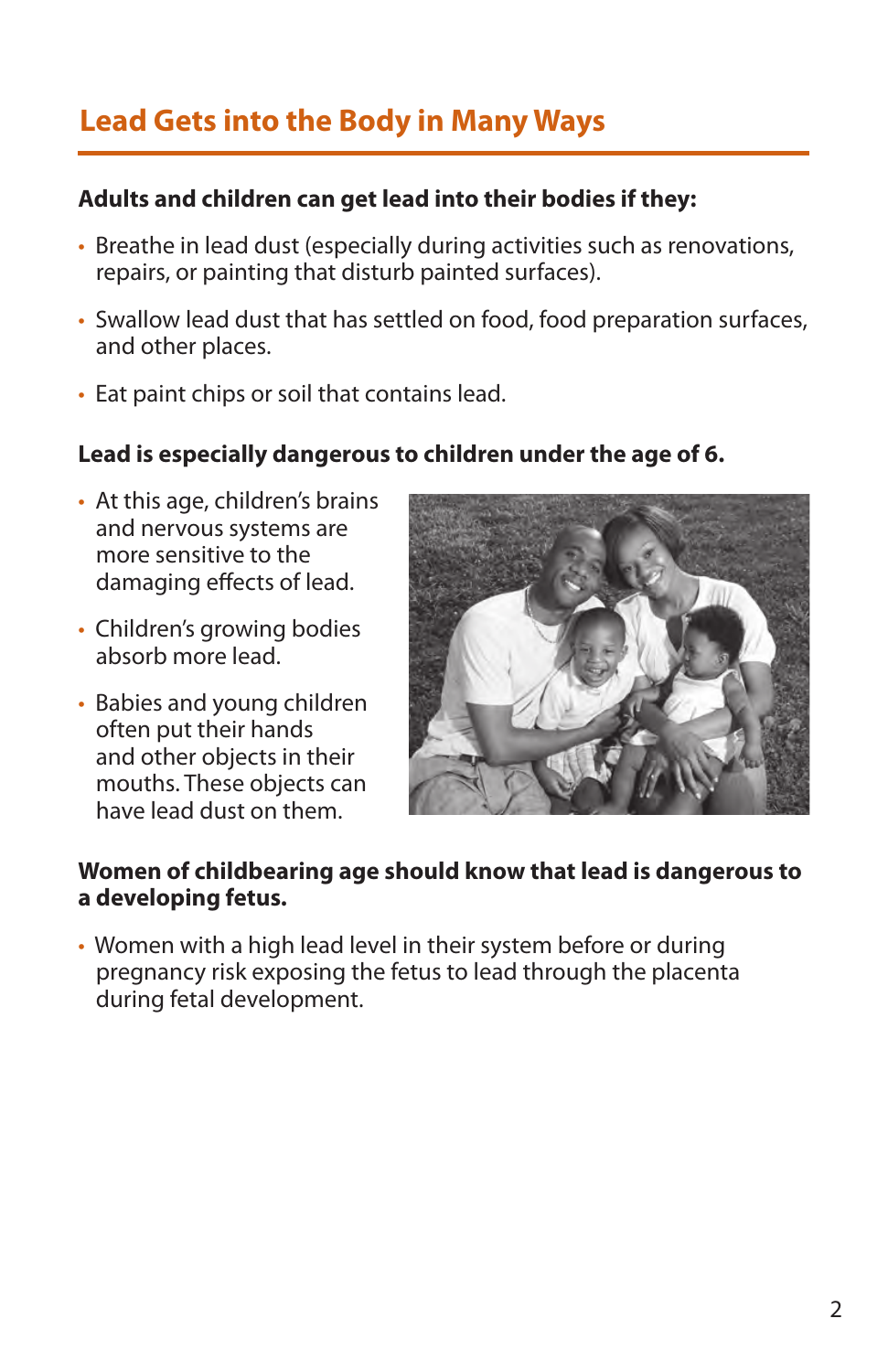## **Health Efects of Lead**

**Lead afects the body in many ways.** It is important to know that even exposure to low levels of lead can severely harm children.

#### **In children, exposure to lead can cause:** Brain Nerve Damage

- Nervous system and kidney damage
- Learning disabilities, attention-deficit disorder, and decreased intelligence
- Speech, language, and behavior problems
- Poor muscle coordination
- Decreased muscle and bone growth
- Hearing damage

While low-lead exposure is most common, exposure to high amounts of lead can have devastating efects on children, including seizures, unconsciousness, and in some cases, death.



Although children are especially susceptible to lead exposure, lead can

#### **In adults, exposure to lead can cause:**

• Harm to a developing fetus

be dangerous for adults, too.

- Increased chance of high blood pressure during pregnancy
- Fertility problems (in men and women)
- High blood pressure
- Digestive problems
- Nerve disorders
- Memory and concentration problems
- Muscle and joint pain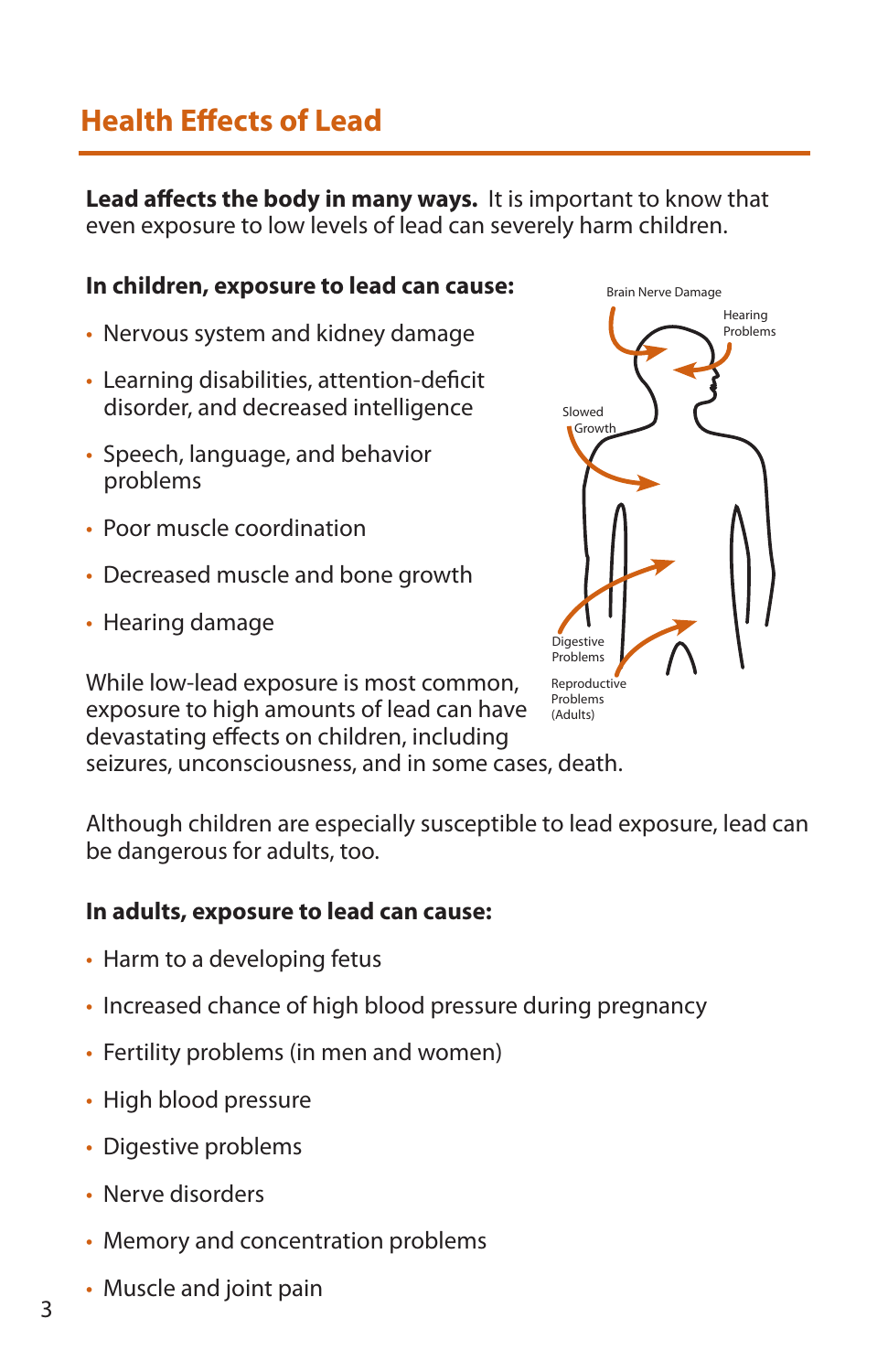### **Check Your Family for Lead**

#### **Get your children and home tested if you think your home has lead.**

Children's blood lead levels tend to increase rapidly from 6 to 12 months of age, and tend to peak at 18 to 24 months of age.

Consult your doctor for advice on testing your children. A simple blood test can detect lead. Blood lead tests are usually recommended for:

- Children at ages 1 and 2
- Children or other family members who have been exposed to high levels of lead
- Children who should be tested under your state or local health screening plan

**Your doctor can explain what the test results mean and if more testing will be needed.**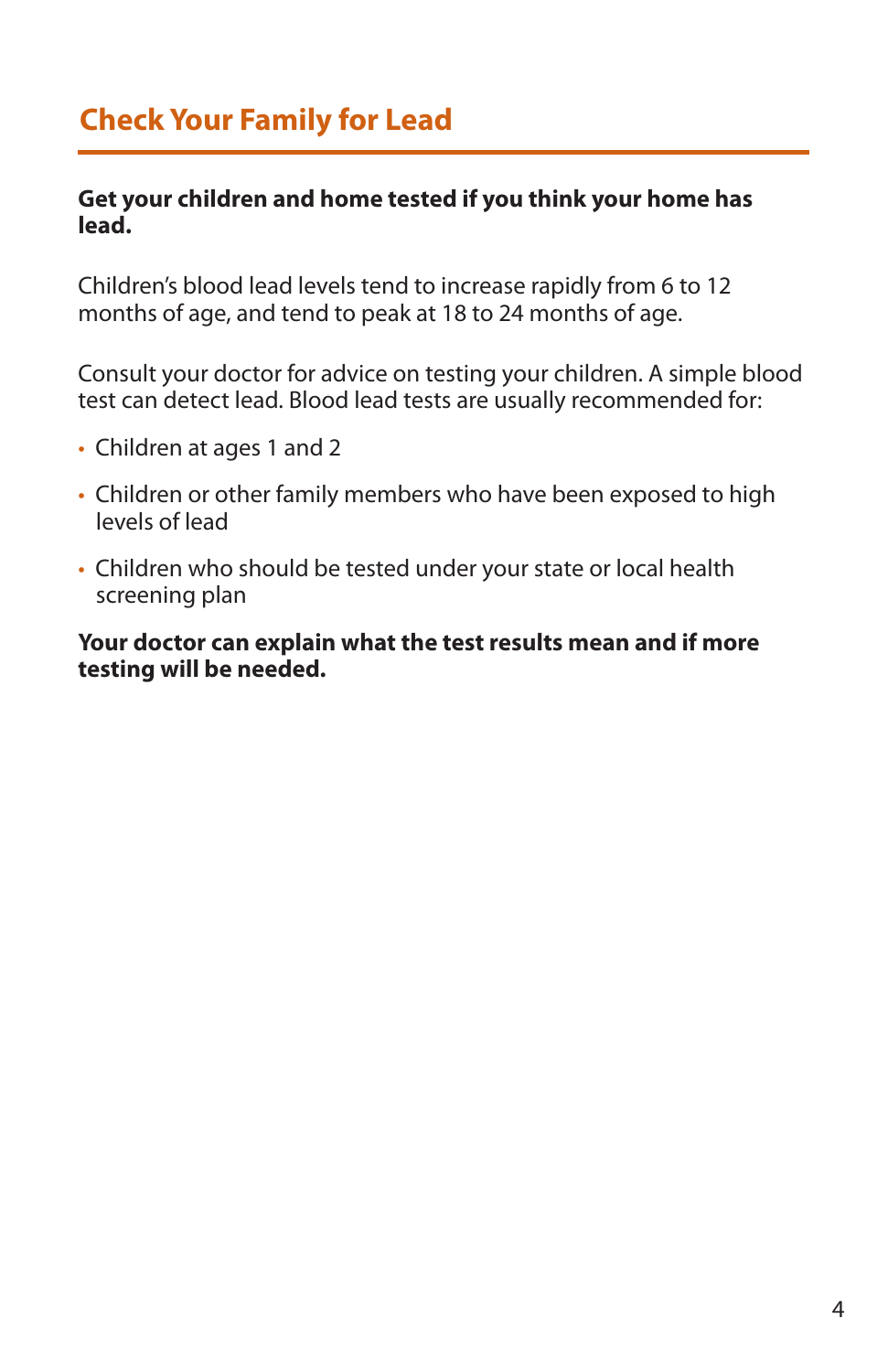### **Where Lead-Based Paint Is Found**

In general, the older your home or childcare facility, the more likely it has lead-based paint.<sup>1</sup>

**Many homes, including private, federally-assisted, federallyowned housing, and childcare facilities built before 1978 have lead-based paint.** In 1978, the federal government banned consumer uses of lead-containing paint.<sup>2</sup>

Learn how to determine if paint is lead-based paint on page 7.

### **Lead can be found:**

- In homes and childcare facilities in the city, country, or suburbs,
- In private and public single-family homes and apartments,
- On surfaces inside and outside of the house, and
- In soil around a home. (Soil can pick up lead from exterior paint or other sources, such as past use of leaded gas in cars.)

Learn more about where lead is found at [epa.gov/lead.](http://epa.gov/lead)

<sup>&</sup>lt;sup>1</sup> "Lead-based paint" is currently defined by the federal government as paint with lead levels greater than or equal to 1.0 milligram per square centimeter (mg/cm<sup>2</sup>), or more than 0.5% by weight.

 $2$  "Lead-containing paint" is currently defined by the federal government as lead in new dried paint in excess of 90 parts per million (ppm) by weight.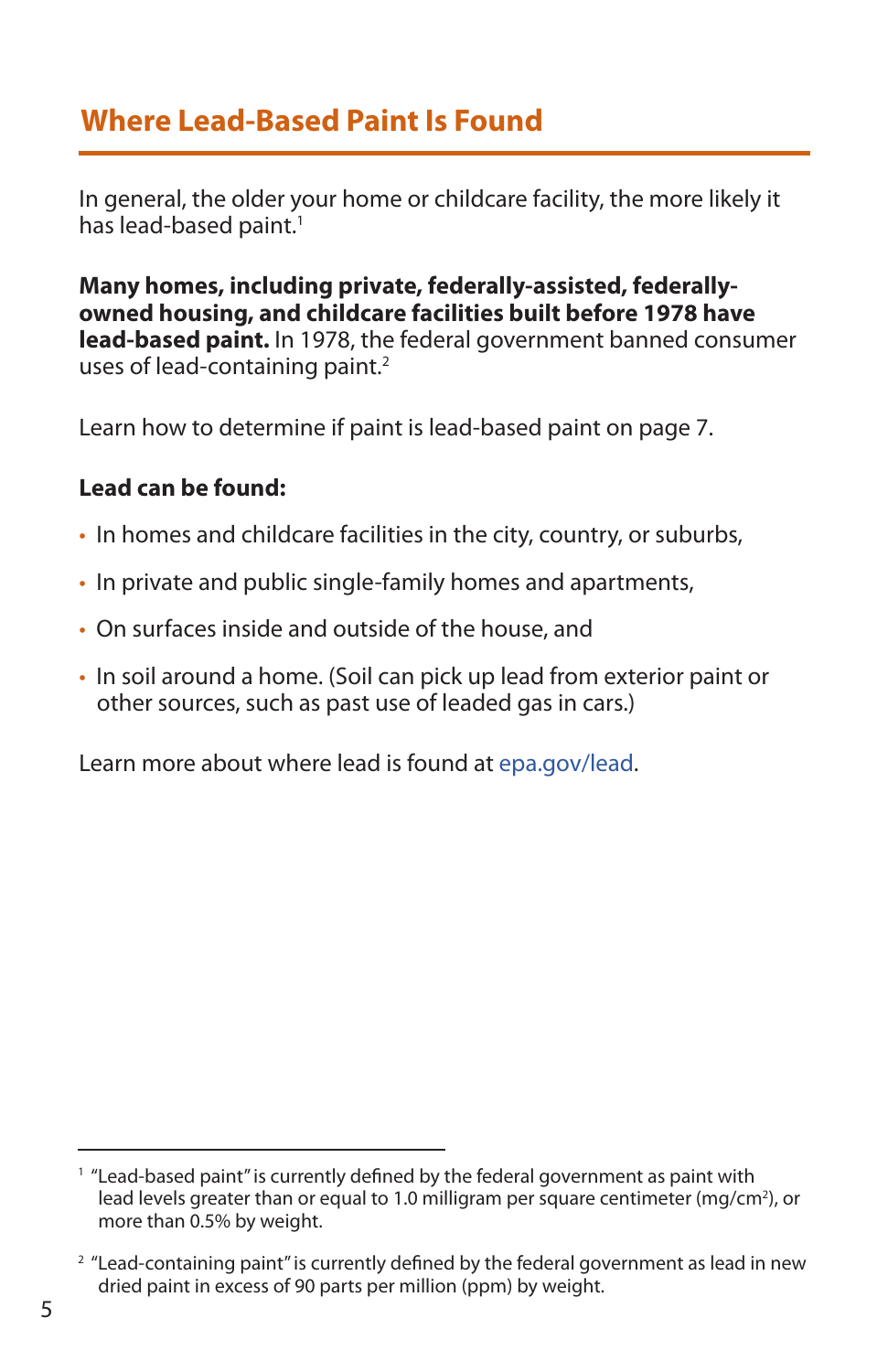### **Identifying Lead-Based Paint and Lead-Based Paint Hazards**

**Deteriorated lead-based paint (peeling, chipping, chalking, cracking, or damaged paint)** is a hazard and needs immediate attention. **Lead-based paint** may also be a hazard when found on surfaces that children can chew or that get a lot of wear and tear. such as:

- On windows and window sills
- Doors and door frames
- Stairs, railings, banisters, and porches

**Lead-based paint is usually not a hazard if it is in good condition**  and if it is not on an impact or friction surface like a window.

**Lead dust** can form when lead-based paint is scraped, sanded, or heated. Lead dust also forms when painted surfaces containing lead bump or rub together. Lead paint chips and dust can get on surfaces and objects that people touch. Settled lead dust can reenter the air when the home is vacuumed or swept, or when people walk through it. EPA currently defnes the following levels of lead in dust as hazardous:

- 10 micrograms per square foot  $(\mu g / ft^2)$  and higher for floors, including carpeted floors
- 100  $\mu$ g/ft<sup>2</sup> and higher for interior window sills

**Lead in soil** can be a hazard when children play in bare soil or when people bring soil into the house on their shoes. EPA currently defnes the following levels of lead in soil as hazardous:

- 400 parts per million (ppm) and higher in play areas of bare soil
- 1,200 ppm (average) and higher in bare soil in the remainder of the yard

#### **Remember, lead from paint chips—which you can see—and lead dust—which you may not be able to see—both can be hazards.**

The only way to fnd out if paint, dust, or soil lead hazards exist is to test for them. The next page describes how to do this.  $\overline{6}$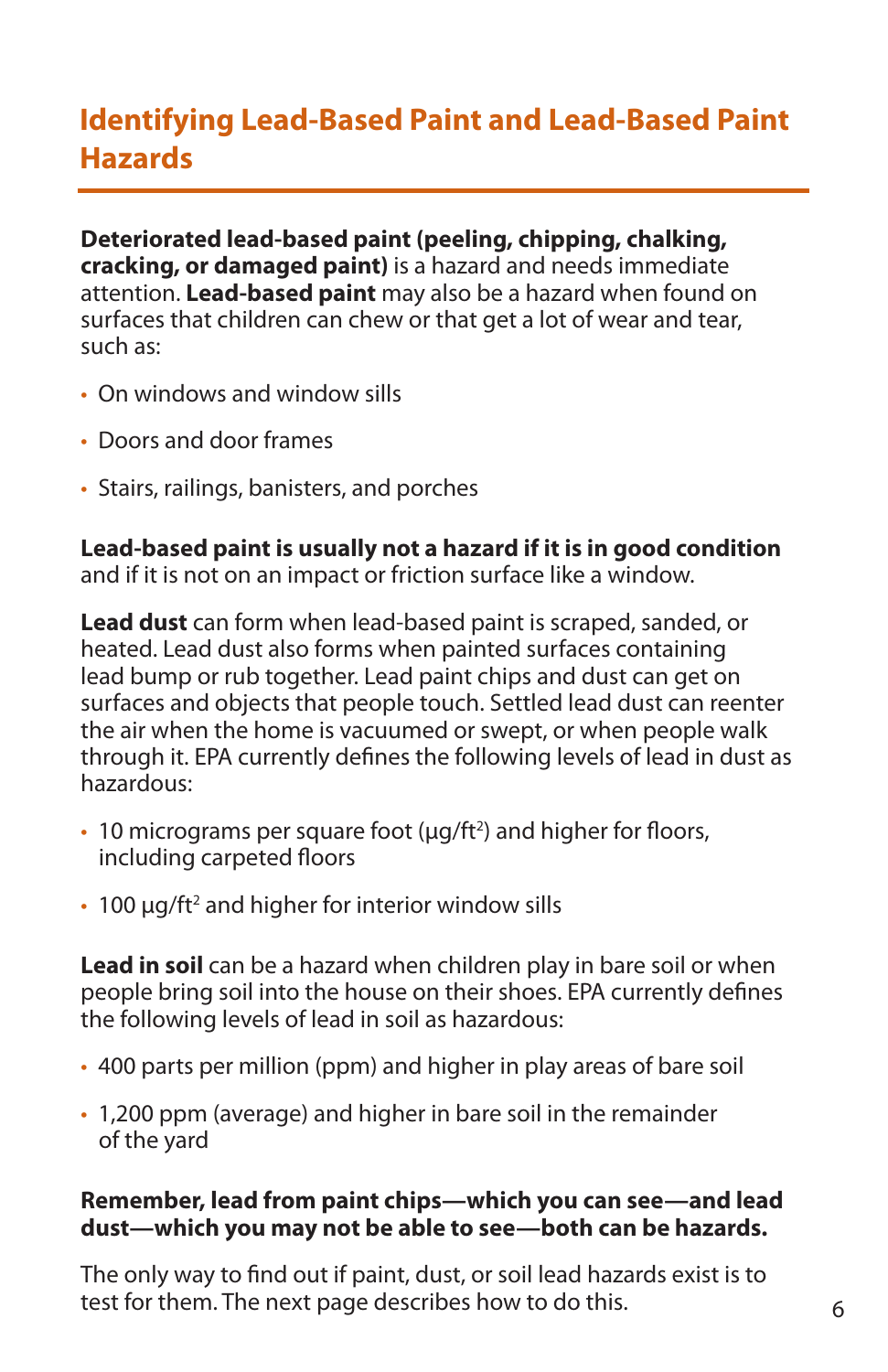# **Checking Your Home for Lead**

You can get your home tested for lead in several different ways:

- A lead-based paint **inspection** tells you if your home has leadbased paint and where it is located. It won't tell you whether your home currently has lead hazards. A trained and certifed testing professional, called a lead-based paint inspector, will conduct a paint inspection using methods, such as:
	- Portable x-ray fuorescence (XRF) machine
	- Lab tests of paint samples
- A **risk assessment** tells you if your home currently has any lead hazards from lead in paint, dust, or soil. It also tells you what actions to take to address any hazards. A trained and certifed testing professional, called a risk assessor, will:



- Sample paint that is deteriorated on doors, windows, floors, stairs, and walls
- Sample dust near painted surfaces and sample bare soil in the yard
- Get lab tests of paint, dust, and soil samples
- A combination inspection and risk assessment tells you if your home has any lead-based paint and if your home has any lead hazards, and where both are located.

Be sure to read the report provided to you after your inspection or risk assessment is completed, and ask questions about anything you do not understand.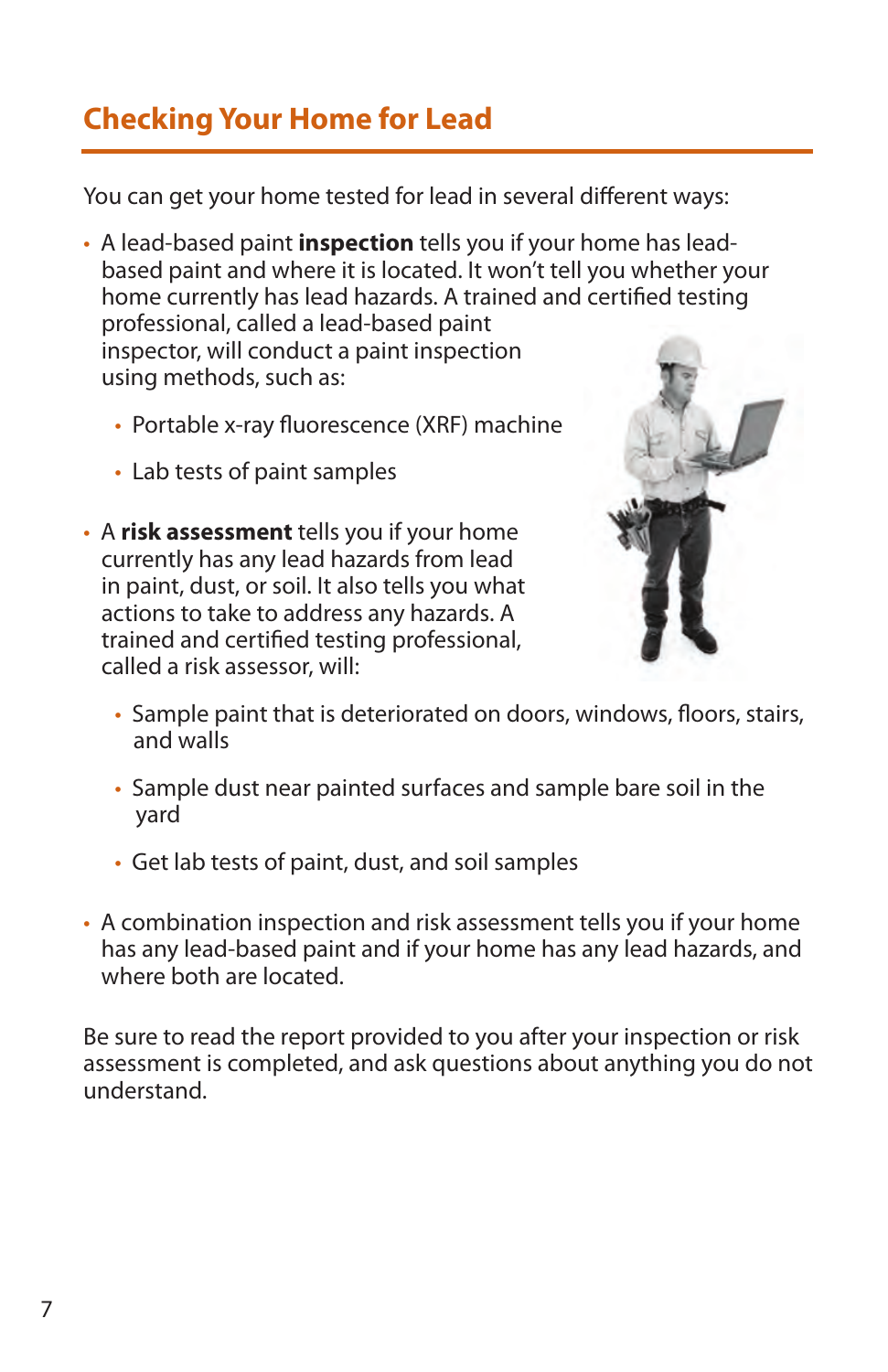# **Checking Your Home for Lead, continued**

In preparing for renovation, repair, or painting work in a pre-1978 home, Lead-Safe Certifed renovators (see page 12) may:

- Take paint chip samples to determine if lead-based paint is present in the area planned for renovation and send them to an EPA-recognized lead lab for analysis. In housing receiving federal assistance, the person collecting these samples must be a certifed lead-based paint inspector or risk assessor
- Use EPA-recognized tests kits to determine if lead-based paint is absent (but not in housing receiving federal assistance)
- Presume that lead-based paint is present and use lead-safe work practices

There are state and federal programs in place to ensure that testing is done safely, reliably, and efectively. Contact your state or local agency for more information, visit [epa.gov/lead](http://epa.gov/lead), or call **1-800-424-LEAD (5323)** for a list of contacts in your area.3

<sup>&</sup>lt;sup>3</sup> Hearing- or speech-challenged individuals may access this number through TTY by calling the Federal Relay Service at 1-800-877-8339.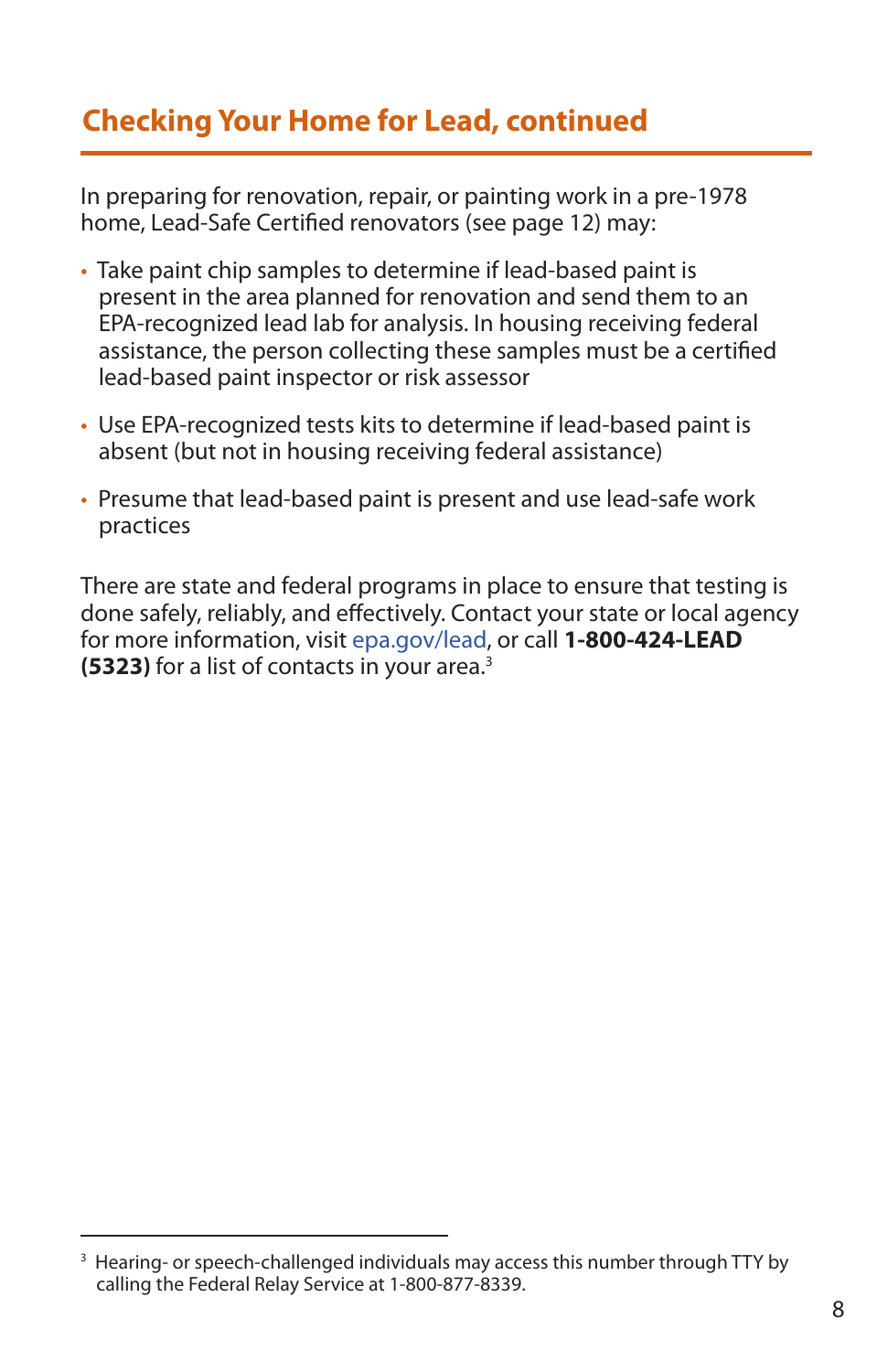# **What You Can Do Now to Protect Your Family**

#### **If you suspect that your house has lead-based paint hazards, you can take some immediate steps to reduce your family's risk:**

- If you rent, notify your landlord of peeling or chipping paint.
- Keep painted surfaces clean and free of dust. Clean floors, window frames, window sills, and other surfaces weekly. Use a mop or sponge with warm water and a general all-purpose cleaner. (Remember: never mix ammonia and bleach products together because they can form a dangerous gas.)
- Carefully clean up paint chips immediately without creating dust.
- Thoroughly rinse sponges and mop heads often during cleaning of dirty or dusty areas, and again afterward.
- Wash your hands and your children's hands often, especially before they eat and before nap time and bed time.
- Keep play areas clean. Wash bottles, pacifers, toys, and stufed animals regularly.
- Keep children from chewing window sills or other painted surfaces, or eating soil.
- When renovating, repairing, or painting, hire only EPA- or stateapproved Lead-Safe Certifed renovation frms (see page 12).
- Clean or remove shoes before entering your home to avoid tracking in lead from soil.
- Make sure children eat nutritious, low-fat meals high in iron, and calcium, such as spinach and dairy products. Children with good diets absorb less lead.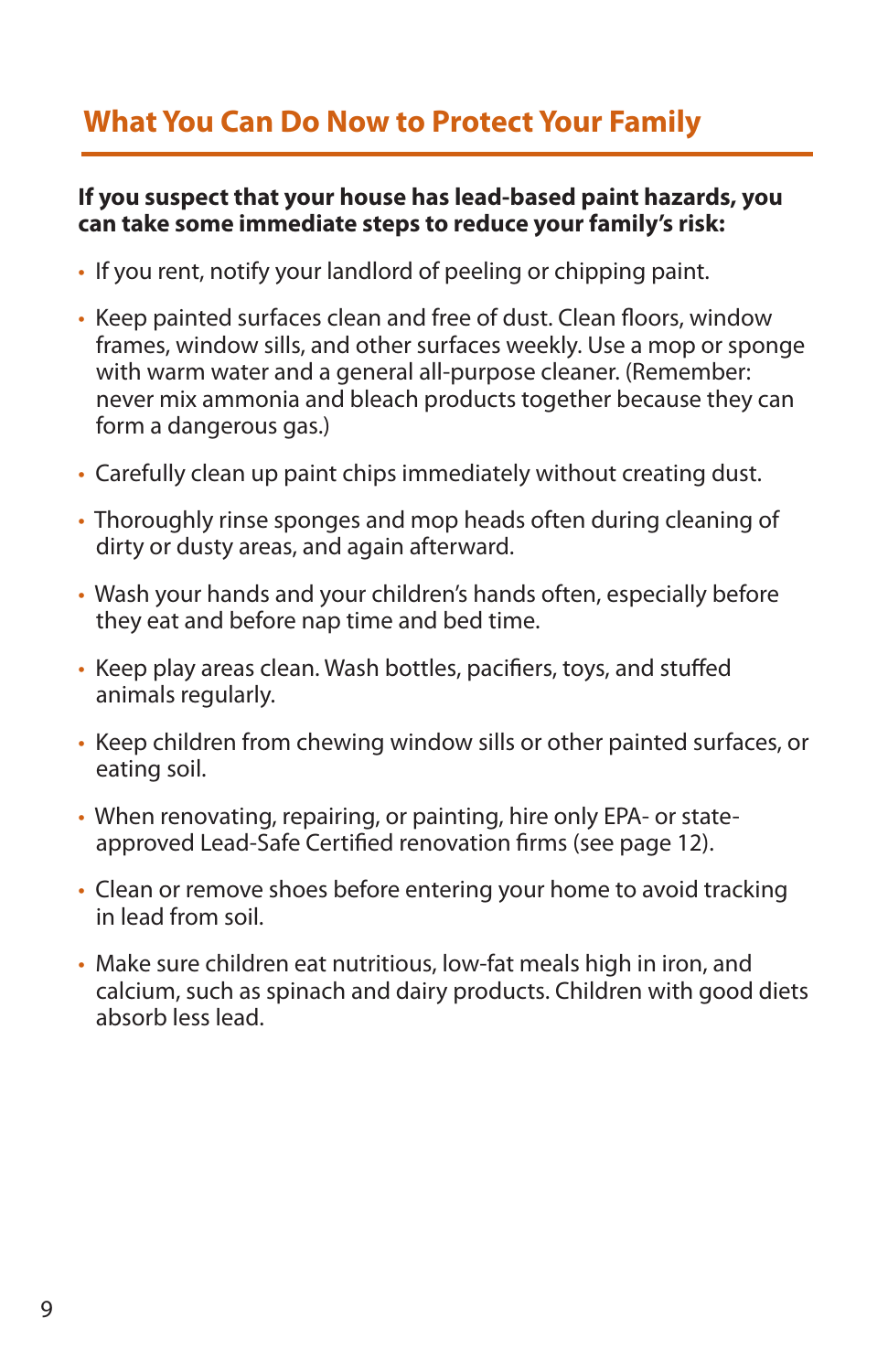### **Reducing Lead Hazards**

**Disturbing lead-based paint or removing lead improperly can increase the hazard to your family by spreading even more lead dust around the house.** 

• In addition to day-to-day cleaning and good nutrition, you can **temporarily** reduce lead-based paint hazards by taking actions, such as repairing damaged painted surfaces and planting grass to cover leadcontaminated soil. These actions are not permanent solutions and will need ongoing attention.



- You can minimize exposure to lead when renovating, repairing, or painting by hiring an EPA- or statecertifed renovator who is trained in the use of lead-safe work practices. If you are a do-it-yourselfer, learn how to use lead–safe work practices in your home.
- To remove lead hazards permanently, you should hire a certifed lead abatement contractor. Abatement (or permanent hazard elimination) methods include removing, sealing, or enclosing lead-based paint with special materials. Just painting over the hazard with regular paint is not permanent control.

#### **Always use a certifed contractor who is trained to address lead hazards safely.**

- Hire a Lead-Safe Certifed frm (see page 12) to perform renovation, repair, or painting (RRP) projects that disturb painted surfaces.
- To correct lead hazards permanently, hire a certifed lead abatement contractor. This will ensure your contractor knows how to work safely and has the proper equipment to clean up thoroughly.

Certifed contractors will employ qualifed workers and follow strict safety rules as set by their state or by the federal government.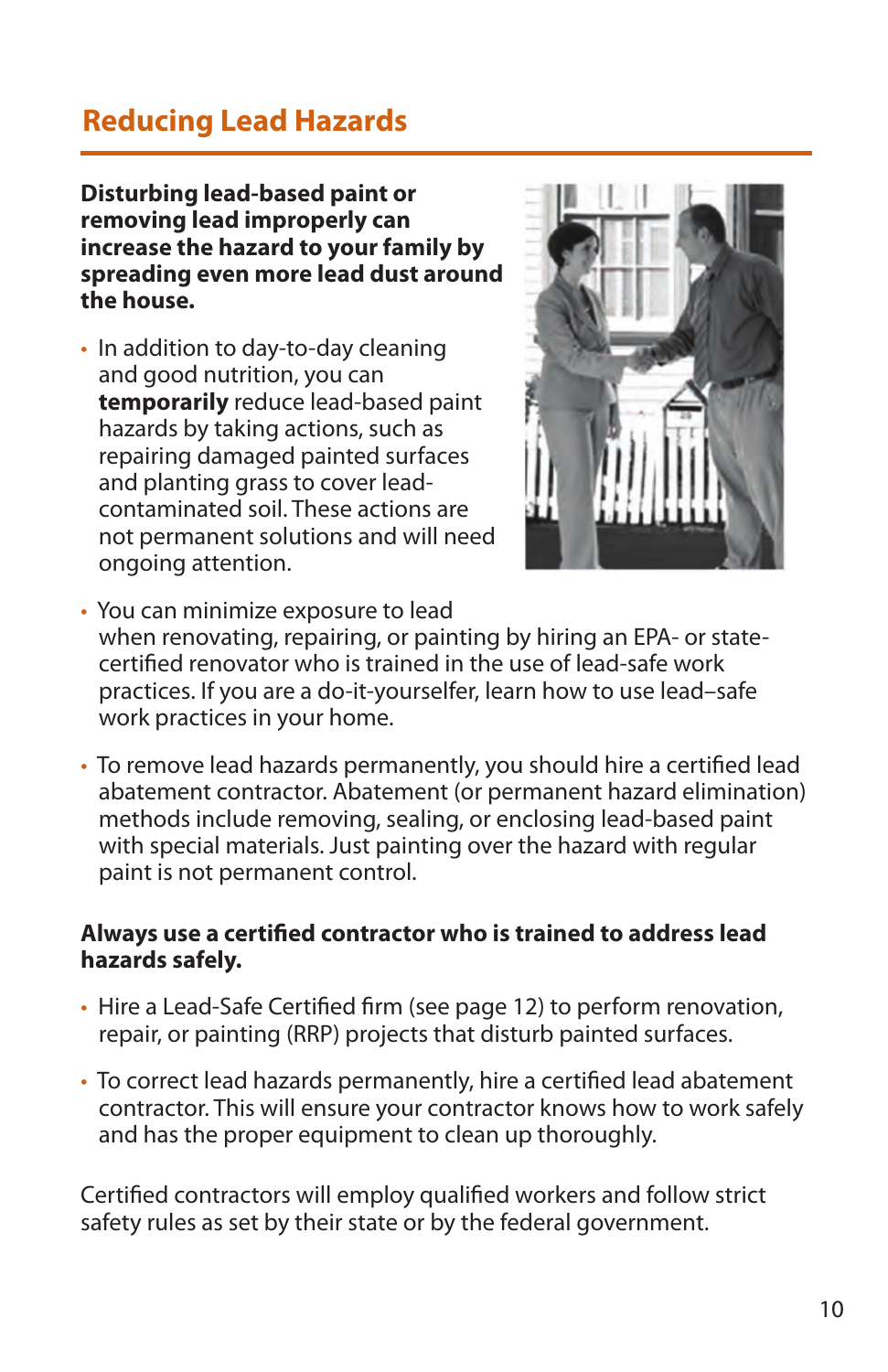### **Reducing Lead Hazards, continued**

**If your home has had lead abatement work done** or if the housing is receiving federal assistance, once the work is completed, dust cleanup activities must be conducted until clearance testing indicates that lead dust levels are below the following levels:

- $\cdot$  40 micrograms per square foot ( $\mu$ g/ft<sup>2</sup>) for floors, including carpeted floors
- 250  $\mu$ g/ft<sup>2</sup> for interior windows sills
- $\cdot$  400 μg/ft<sup>2</sup> for window troughs

For help in locating certifed lead abatement professionals in your area, call your state or local agency (see pages 14 and 15), or visit [epa.gov/lead,](http://epa.gov/lead) or call 1-800-424-LEAD.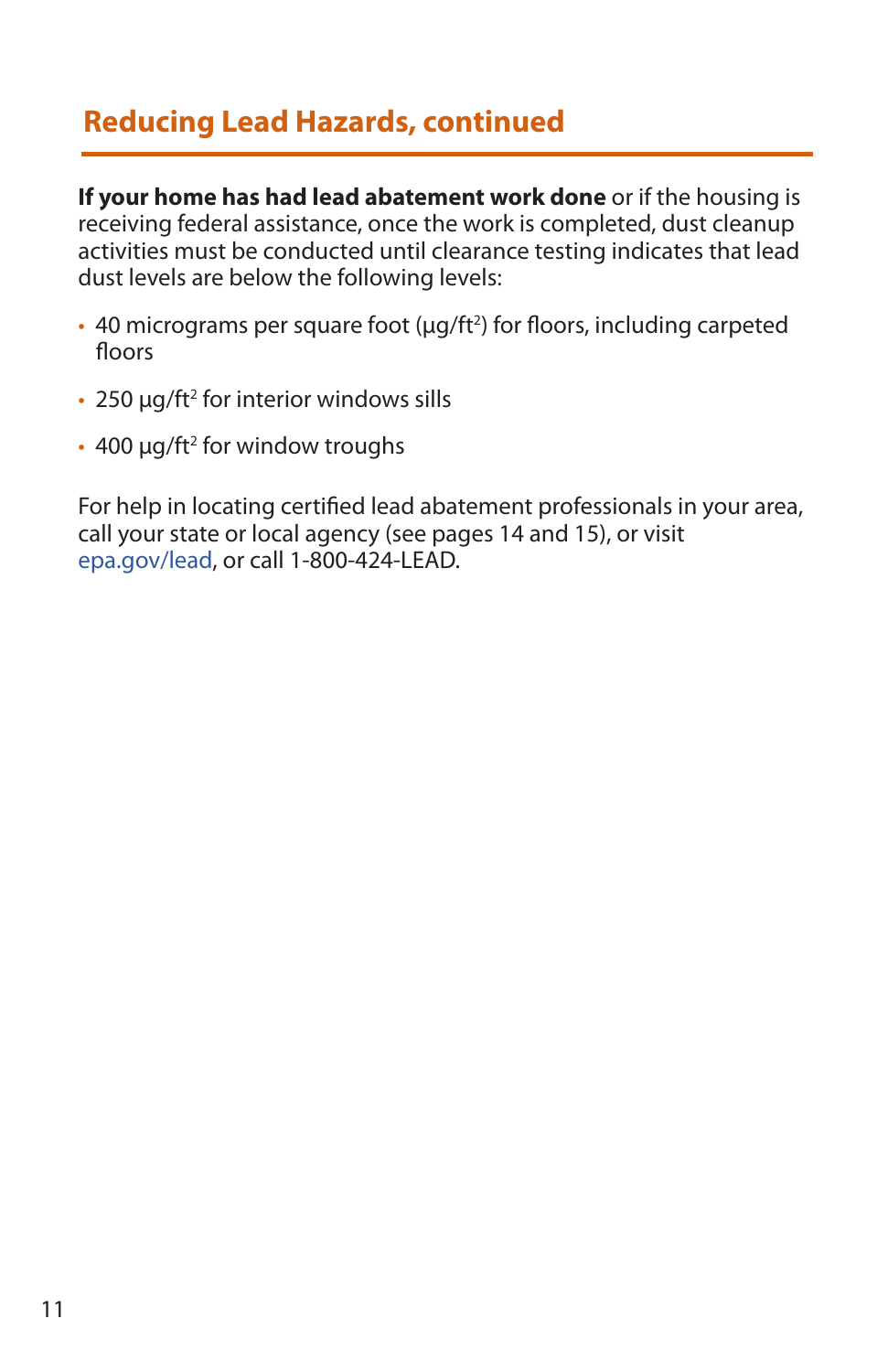### **Renovating, Repairing or Painting a Home with Lead-Based Paint**

#### **If you hire a contractor to conduct renovation, repair, or painting (RRP) projects in your pre-1978 home or childcare facility (such as pre-school and kindergarten), your contractor must:**

- Be a Lead-Safe Certifed frm approved by EPA or an EPA-authorized state program
- Use qualifed trained individuals (Lead-Safe Certifed renovators) who follow specifc lead-safe work practices to prevent lead contamination
- Provide a copy of EPA's lead hazard information document, *The Lead-Safe Certifed Guide to Renovate Right*



#### **RRP contractors working in pre-1978 homes and childcare facilities must follow lead-safe work practices that:**

- **Contain the work area.** The area must be contained so that dust and debris do not escape from the work area. Warning signs must be put up, and plastic or other impermeable material and tape must be used.
- **Avoid renovation methods that generate large amounts of lead-contaminated dust.** Some methods generate so much leadcontaminated dust that their use is prohibited. They are:
	- Open-flame burning or torching
	- Sanding, grinding, planing, needle gunning, or blasting with power tools and equipment not equipped with a shroud and HEPA vacuum attachment
	- Using a heat gun at temperatures greater than 1100°F
- **Clean up thoroughly.** The work area should be cleaned up daily. When all the work is done, the area must be cleaned up using special cleaning methods.
- **Dispose of waste properly.** Collect and seal waste in a heavy duty bag or sheeting. When transported, ensure that waste is contained to prevent release of dust and debris.

To learn more about EPA's requirements for RRP projects, visit [epa.gov/getleadsafe,](http://epa.gov/getleadsafe) or read *The Lead-Safe Certifed Guide to Renovate Right.*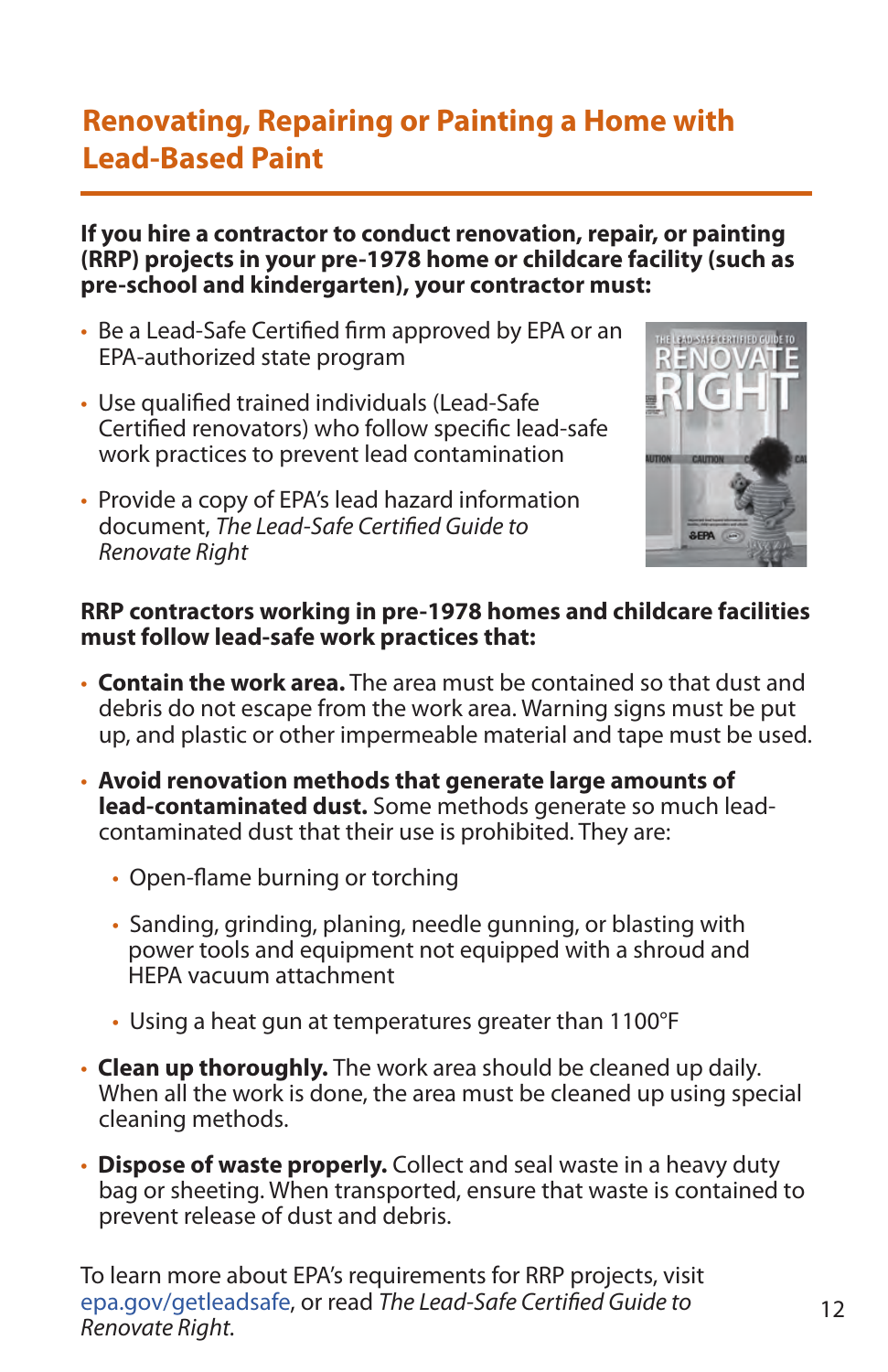# **Other Sources of Lead**

### **Lead in Drinking Water**

The most common sources of lead in drinking water are lead pipes, faucets, and fxtures.

Lead pipes are more likely to be found in older cities and homes built before 1986.

You can't smell or taste lead in drinking water.

To fnd out for certain if you have lead in drinking water, have your water tested.

Remember older homes with a private well can also have plumbing materials that contain lead.

### **Important Steps You Can Take to Reduce Lead in Drinking Water**

- Use only cold water for drinking, cooking and making baby formula. Remember, boiling water does not remove lead from water.
- Before drinking, fush your home's pipes by running the tap, taking a shower, doing laundry, or doing a load of dishes.
- Regularly clean your faucet's screen (also known as an aerator).
- If you use a flter certifed to remove lead, don't forget to read the directions to learn when to change the cartridge. Using a flter after it has expired can make it less effective at removing lead.

Contact your water company to determine if the pipe that connects your home to the water main (called a service line) is made from lead. Your area's water company can also provide information about the lead levels in your system's drinking water.

For more information about lead in drinking water, please contact EPA's Safe Drinking Water Hotline at 1-800-426-4791. If you have other questions about lead poisoning prevention, call 1-800 424-LEAD.\*

Call your local health department or water company to fnd out about testing your water, or visit [epa.gov/safewater](http://epa.gov/safewater) for EPA's lead in drinking water information. Some states or utilities offer programs to pay for water testing for residents. Contact your state or local water company to learn more.

<sup>\*</sup> Hearing- or speech-challenged individuals may access this number through TTY 13 by calling the Federal Relay Service at 1-800-877-8339.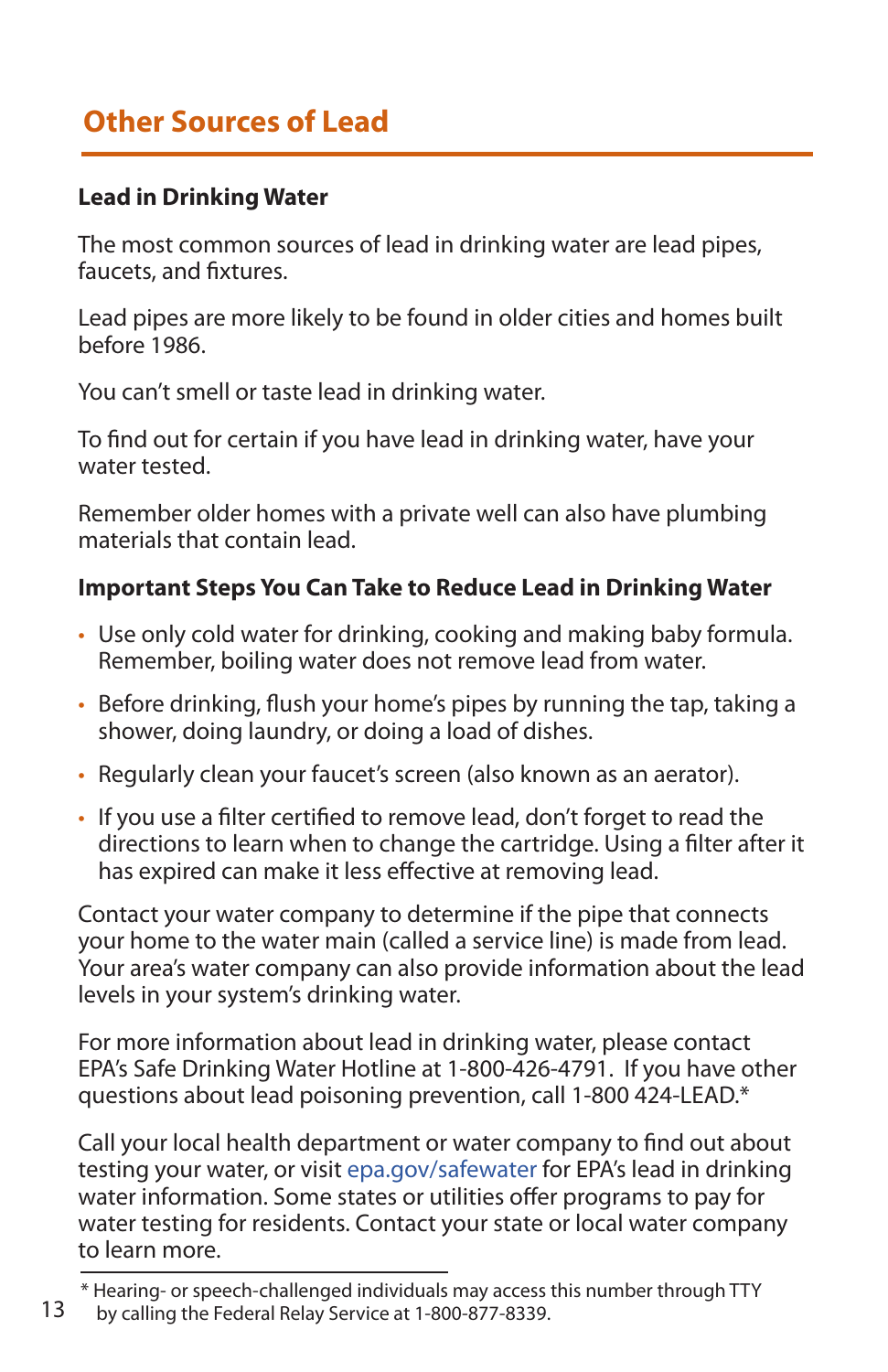### **Other Sources of Lead, continued**

- **Lead smelters** or other industries that release lead into the air.
- • **Your job.** If you work with lead, you could bring it home on your body or clothes. Shower and change clothes before coming home. Launder your work clothes separately from the rest of your family's clothes.
- • **Hobbies** that use lead, such as making pottery or stained glass, or refnishing furniture. Call your local health department for information about hobbies that may use lead.
- Old **toys** and **furniture** may have been painted with lead-containing paint. Older toys and other children's products may have parts that contain lead.4
- Food and liquids cooked or stored in **lead crystal** or **lead-glazed pottery or porcelain** may contain lead.
- Folk remedies, such as **"greta"** and **"azarcon,"** used to treat an upset stomach.

<sup>4</sup> In 1978, the federal government banned toys, other children's products, and furniture with lead-containing paint. In 2008, the federal government banned lead in most children's products. The federal government currently bans lead in excess of 100 ppm by weight in most children's products.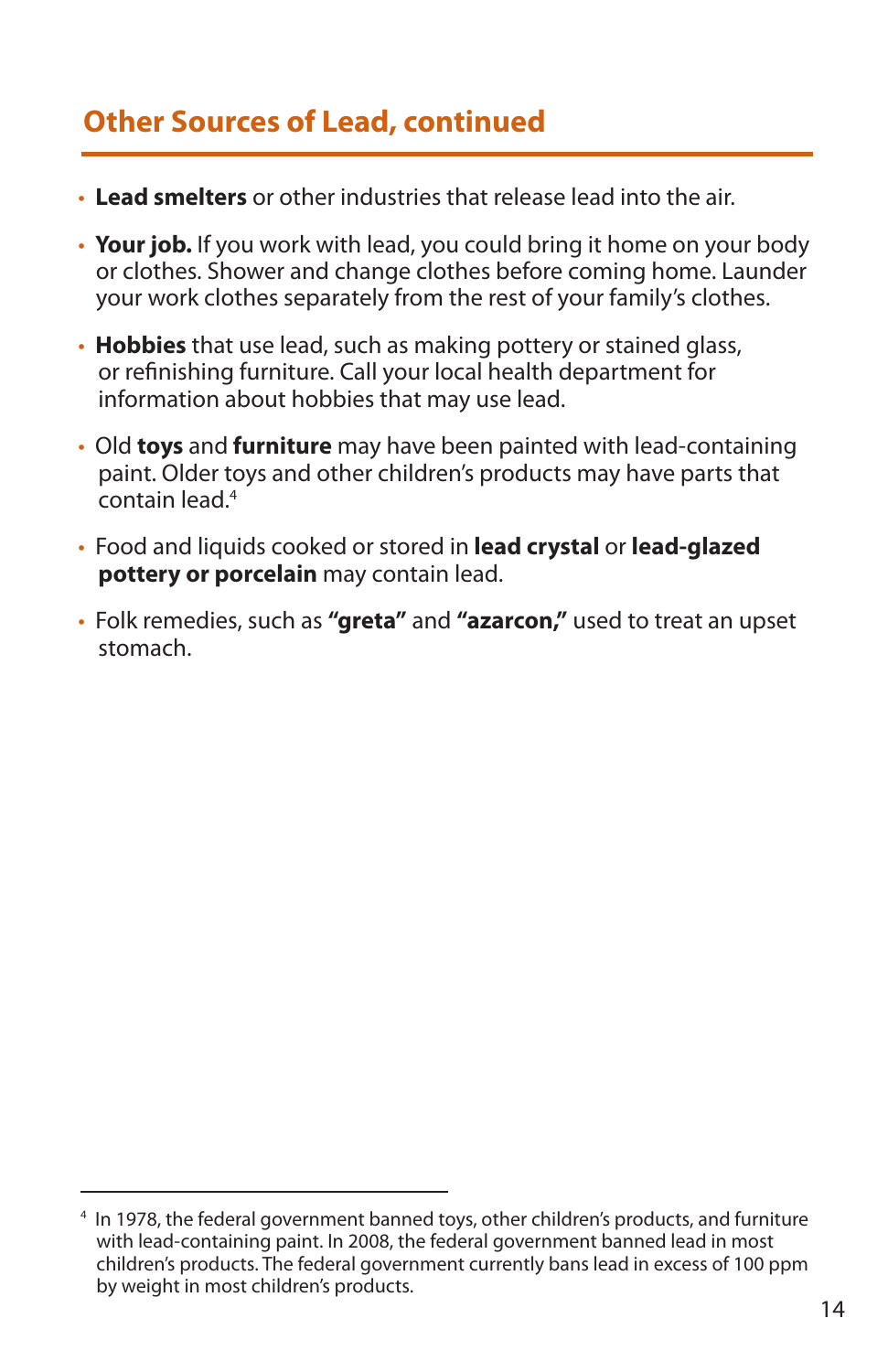#### **The National Lead Information Center**

Learn how to protect children from lead poisoning and get other information about lead hazards on the Web at [epa.gov/lead](http://epa.gov/lead) and [hud.gov/lead](https://portal.hud.gov/hudportal/HUD?src=/program_offices/healthy_homes/leadinfo), or call **1-800-424-LEAD (5323).** 

#### **EPA's Safe Drinking Water Hotline**

For information about lead in drinking water, call **1-800-426-4791**, or visit [epa.gov/safewater](http://epa.gov/safewater) for information about lead in drinking water.

#### **Consumer Product Safety Commission (CPSC) Hotline**

For information on lead in toys and other consumer products, or to report an unsafe consumer product or a product-related injury, call **1-800-638-2772,** or visit CPSC's website at [cpsc.gov](http://cpsc.gov) or [saferproducts.gov](http://saferproducts.gov).

#### **State and Local Health and Environmental Agencies**

Some states, tribes, and cities have their own rules related to leadbased paint. Check with your local agency to see which laws apply to you. Most agencies can also provide information on fnding a lead abatement frm in your area, and on possible sources of fnancial aid for reducing lead hazards. Receive up-to-date address and phone information for your state or local contacts on the Web at [epa.gov/l](http://epa.gov/lead)ead, or contact the National Lead Information Center at **1-800-424-LEAD.** 

Hearing- or speech-challenged individuals may access any of the phone numbers in this brochure through TTY by calling the tollfree Federal Relay Service at **1-800-877-8339**.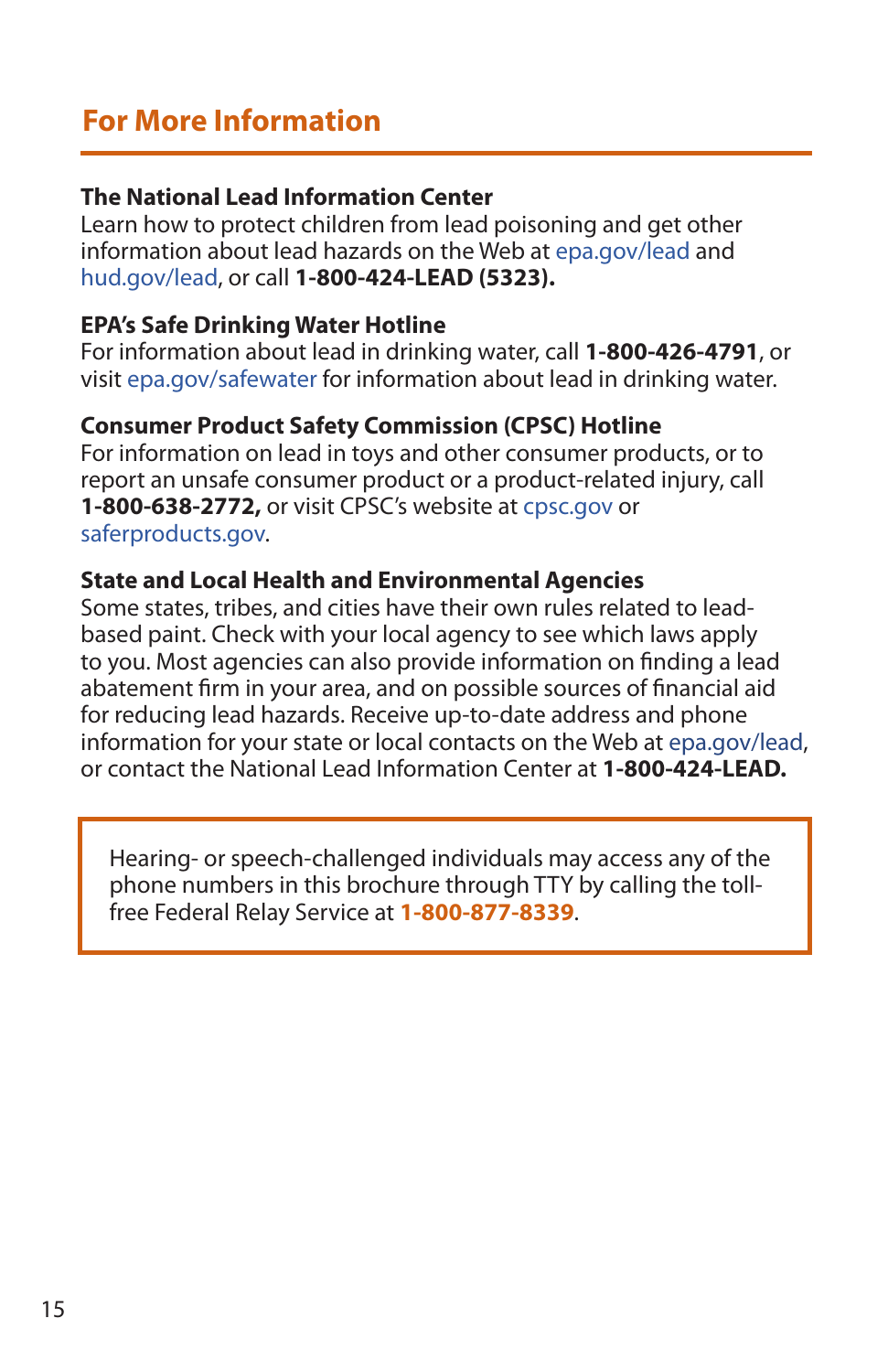### **U. S. Environmental Protection Agency (EPA) Regional Offices**

The mission of EPA is to protect human health and the environment. Your Regional EPA Office can provide further information regarding regulations and lead protection programs.

**Region 1** (Connecticut, Massachusetts, Maine, New Hampshire, Rhode Island, Vermont)

Regional Lead Contact U.S. EPA Region 1 5 Post Office Square, Suite 100, OES 05-4 Boston, MA 02109-3912 (888) 372-7341

**Region 2** (New Jersey, New York, Puerto Rico, Virgin Islands)

Regional Lead Contact U.S. EPA Region 2 2890 Woodbridge Avenue Building 205, Mail Stop 225 Edison, NJ 08837-3679 (732) 906-6809

**Region 3** (Delaware, Maryland, Pennsylvania, Virginia, DC, West Virginia)

Regional Lead Contact U.S. EPA Region 3 1650 Arch Street Philadelphia, PA 19103 (215) 814-2088

**Region 4** (Alabama, Florida, Georgia, Kentucky, Mississippi, North Carolina, South Carolina, Tennessee)

Regional Lead Contact U.S. EPA Region 4 AFC Tower, 12th Floor, Air, Pesticides & Toxics 61 Forsyth Street, SW Atlanta, GA 30303 (404) 562-8998

**Region 5** (Illinois, Indiana, Michigan, Minnesota, Ohio, Wisconsin)

Regional Lead Contact U.S. EPA Region 5 (LL-17J) 77 West Jackson Boulevard Chicago, IL 60604-3666 (312) 353-3808

**Region 6** (Arkansas, Louisiana, New Mexico, Oklahoma, Texas, and 66 Tribes)

Regional Lead Contact U.S. EPA Region 6 1445 Ross Avenue, 12th Floor Dallas, TX 75202-2733 (214) 665-2704

**Region 7** (Iowa, Kansas, Missouri, Nebraska)

Regional Lead Contact U.S. EPA Region 7 11201 Renner Blvd. Lenexa, KS 66219 (800) 223-0425

**Region 8** (Colorado, Montana, North Dakota, South Dakota, Utah, Wyoming)

Regional Lead Contact U.S. EPA Region 8 1595 Wynkoop St. Denver, CO 80202 (303) 312-6966

**Region 9** (Arizona, California, Hawaii, Nevada)

Regional Lead Contact U.S. EPA Region 9 (CMD-4-2) 75 Hawthorne Street San Francisco, CA 94105 (415) 947-4280

**Region 10** (Alaska, Idaho, Oregon, Washington)

Regional Lead Contact U.S. EPA Region 10 (20-C04) Air and Toxics Enforcement Section 1200 Sixth Avenue, Suite 155 Seattle, WA 98101 (206) 553-1200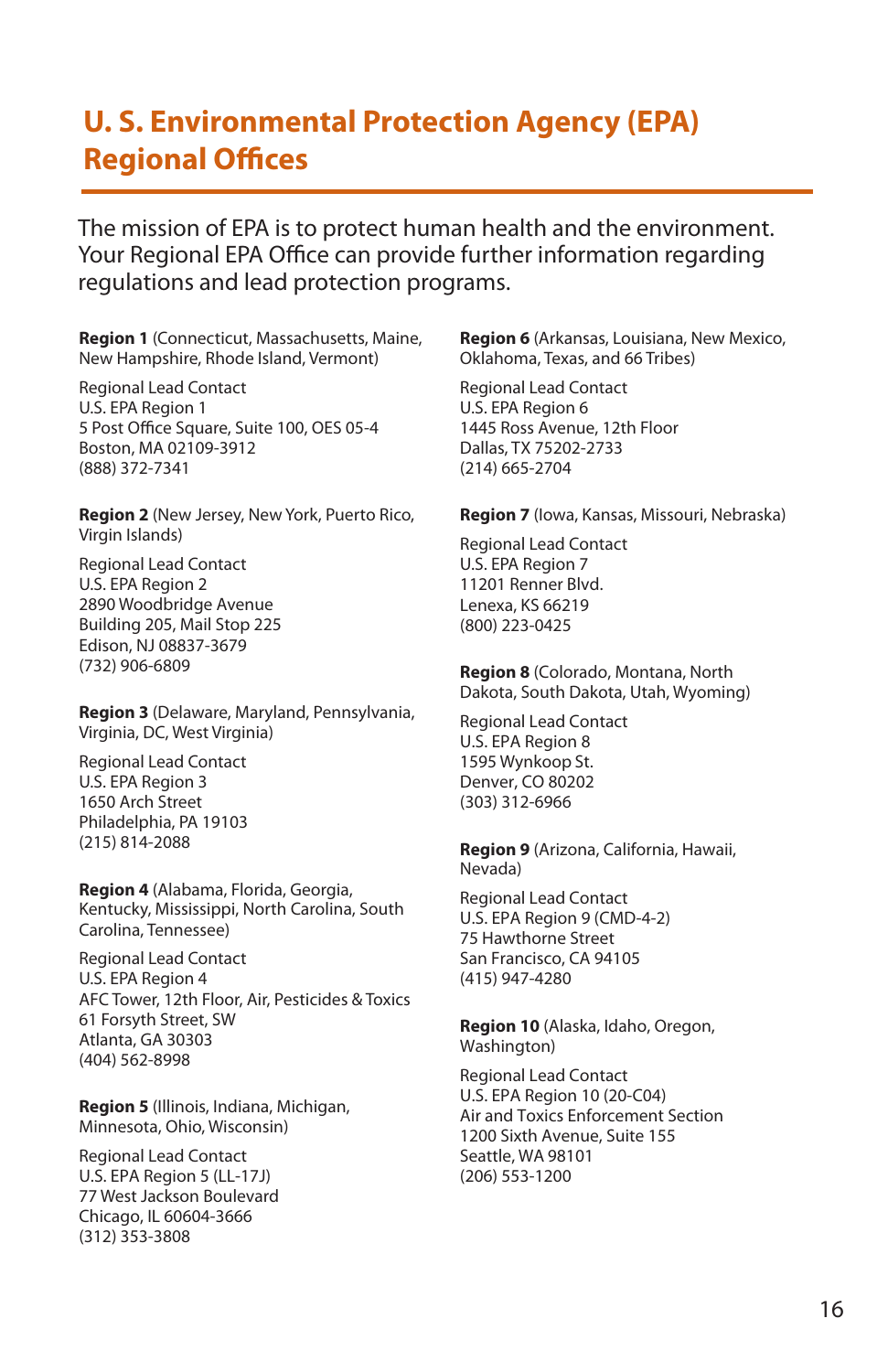### **Consumer Product Safety Commission (CPSC)**

The CPSC protects the public against unreasonable risk of injury from consumer products through education, safety standards activities, and enforcement. Contact CPSC for further information regarding consumer product safety and regulations.

**CPSC**  4330 East West Highway Bethesda, MD 20814-4421 1-800-638-2772 [cpsc.gov](http://cpsc.gov) or [saferproducts.gov](http://saferproducts.gov)

### **U. S. Department of Housing and Urban Development (HUD)**

HUD's mission is to create strong, sustainable, inclusive communities and quality affordable homes for all. Contact to Office of Lead Hazard Control and Healthy Homes for further information regarding the Lead Safe Housing Rule, which protects families in pre-1978 assisted housing, and for the lead hazard control and research grant programs.

#### **HUD**

451 Seventh Street, SW, Room 8236 Washington, DC 20410-3000 (202) 402-7698 [hud.gov/lead](https://www.hud.gov/lead) 

This document is in the public domain. It may be produced by an individual or organization without permission. Information provided in this booklet is based upon current scientifc and technical understanding of the issues presented and is refective of the jurisdictional boundaries established by the statutes governing the co-authoring agencies. Following the advice given will not necessarily provide complete protection in all situations or against all health hazards that can be caused by lead exposure.

U. S. EPA Washington DC 20460 EPA-747-K-12-001 U. S. CPSC Bethesda MD 20814 January 2020 U. S. HUD Washington DC 20410